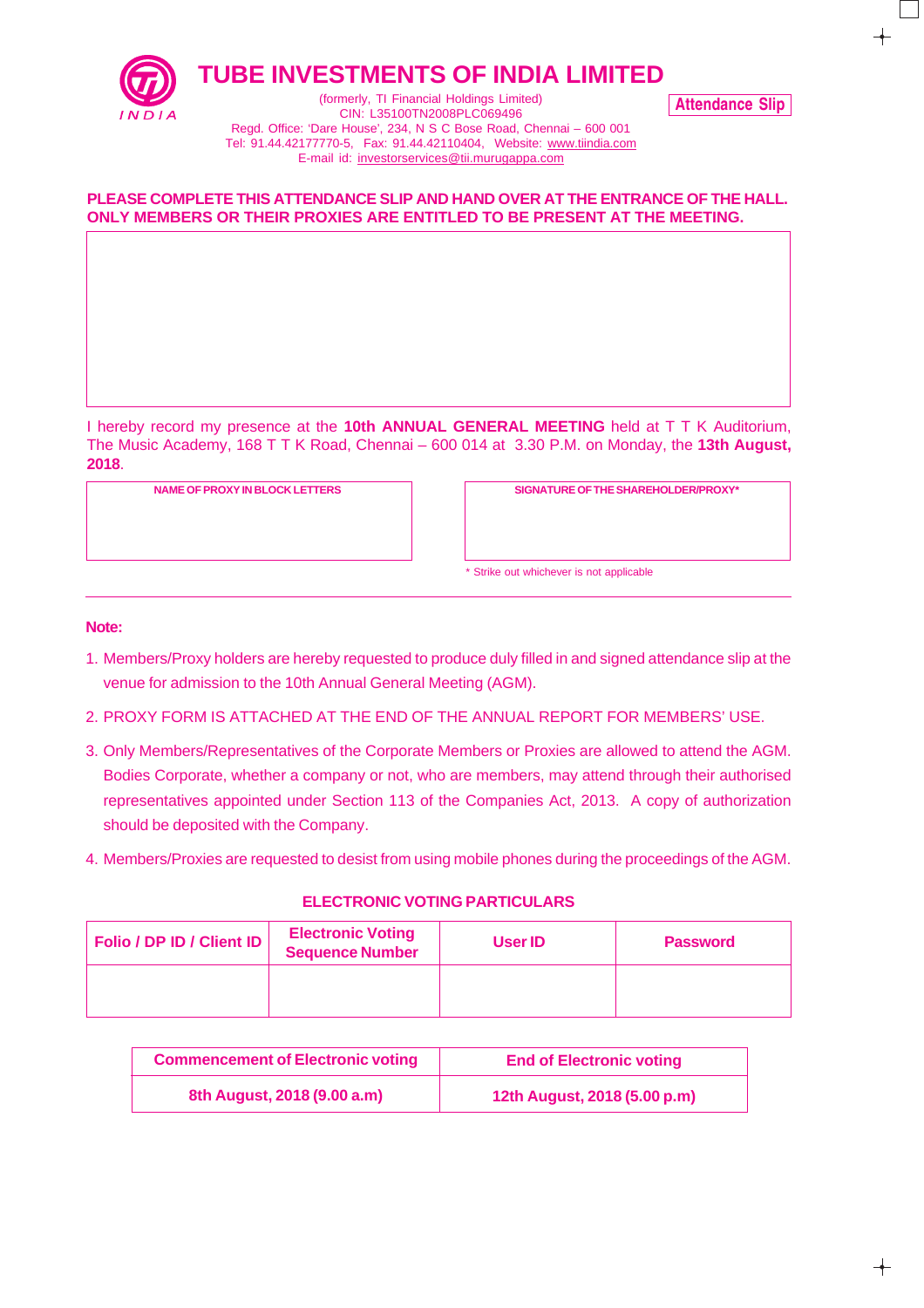# **Tube Investments of India Limited**

(formerly known as TI Financial Holdings Limited)

**Proxy Form**

|         | <b>TUBE INVESTMENTS OF INDIA LIMITED</b><br>(formerly, TI Financial Holdings Limited) |
|---------|---------------------------------------------------------------------------------------|
|         |                                                                                       |
|         | CIN: L35100TN2008PLC069496                                                            |
| 1 N11 A | Regd. Office: 'Dare House', 234, N S C Bose Road, Chennai - 600 001                   |

Tel: 91.44.42177770-5 Fax: 91.44.42110404 Website**:** www.tiindia.com**;**

E-mail id: investorservices@tii.murugappa.com

(Pursuant to Section 105(6) of the Companies Act, 2013 and Rule 19(3) of the Companies (Management and Administration) Rules, 2014

| Name of the Member(s)     | $\bullet$<br>$\cdot$ |
|---------------------------|----------------------|
| Registered Address        |                      |
| E-mail ID                 |                      |
| Folio/DP ID-Client ID No. | $\cdot$ :            |
|                           |                      |

I/We, being the member(s) of ………………………………………………………..................shares of the above named Company, hereby appoint:

 $\frac{1}{2}$ 

| Name      |  |
|-----------|--|
| Address   |  |
| E-Mail ID |  |
| Signature |  |
| 2. Name   |  |
| Address   |  |
| E-Mail ID |  |
| Signature |  |
| 3. Name   |  |
| Address   |  |
| E-Mail ID |  |
| Signature |  |

as my/our proxy to attend and vote (on a poll) for me/us and on my/our behalf at the 10<sup>th</sup> Annual General Meeting of the Company, to be held on Monday, the 13<sup>th</sup> day of August, 2018 at 3.30 P.M. at T T K Auditorium, The Music Academy, 168 T T K Road, Chennai - 600 014 and at any adjournment thereof in respect of such resolutions as are indicated below:

|                          | <b>Resolution</b>                                                                                                                                                                 | <b>Vote (Optional)*</b> |                |                |
|--------------------------|-----------------------------------------------------------------------------------------------------------------------------------------------------------------------------------|-------------------------|----------------|----------------|
| <b>Resolution No.</b>    |                                                                                                                                                                                   | <b>For</b>              | <b>Against</b> | <b>Abstain</b> |
| <b>Ordinary Business</b> |                                                                                                                                                                                   |                         |                |                |
|                          | Adoption of Audited Financial Statements of the Company<br>for FY 2017-18, Reports of the Board of Directors and Auditors<br>thereon.                                             |                         |                |                |
| 2.                       | Adoption of Audited Consolidated Financial Statements of<br>the Company for FY 2017-18 and Reports of the Auditors<br>thereon.                                                    |                         |                |                |
| 3.                       | Declaration of Dividend.                                                                                                                                                          |                         |                |                |
| 4.                       | Re-appointment of Mr. M M Murugappan, Director retiring by<br>rotation.                                                                                                           |                         |                |                |
| 5.                       | Ratification of appointment M/s. S.R.Batliboi & Associates<br>LLP, Chartered Accountants as statutory auditors for<br>FY2018-19 and fixing their remuneration in respect thereof. |                         |                |                |